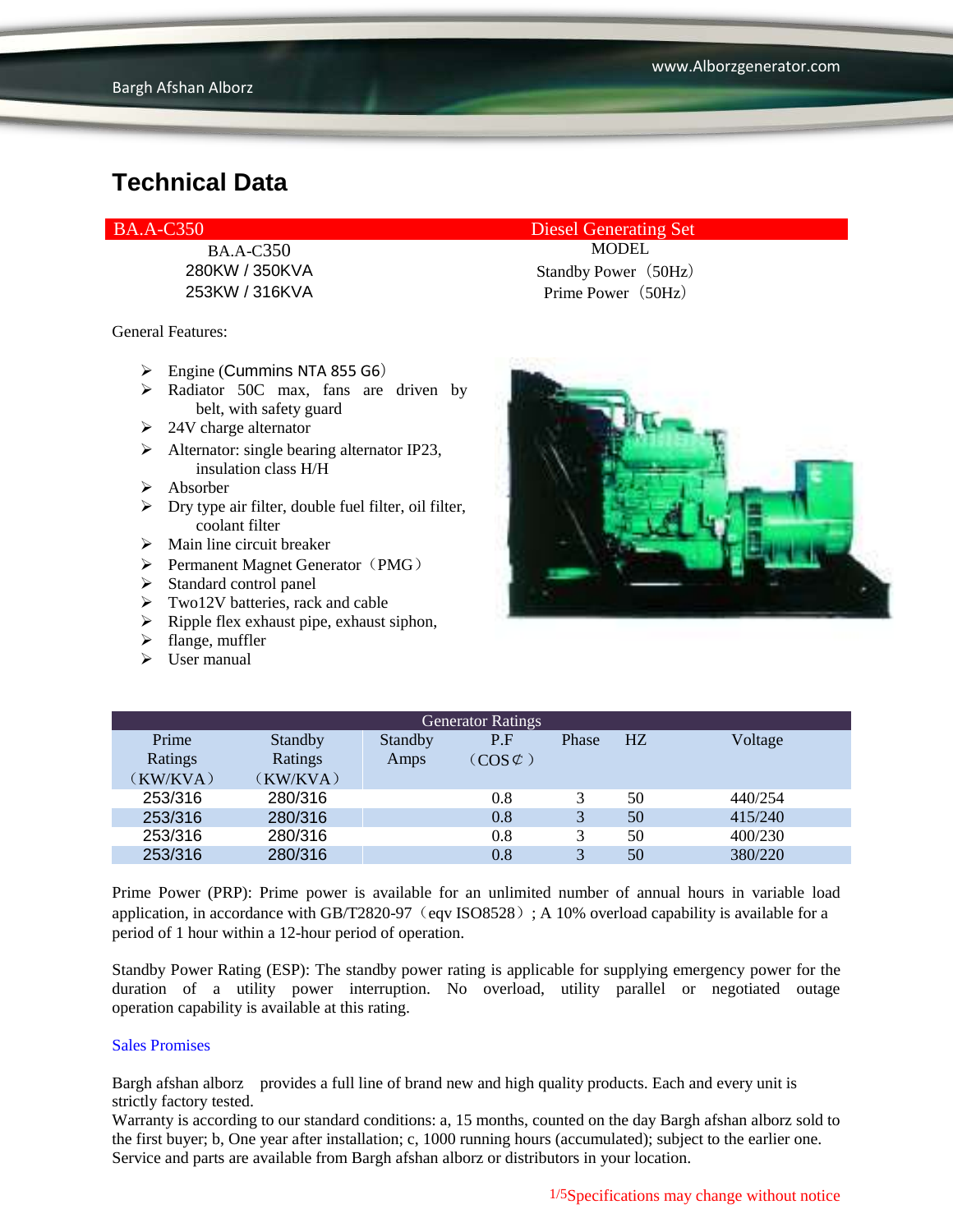| <b>BA.A-C350</b>                 | <b>Diesel Generating Set</b>                |
|----------------------------------|---------------------------------------------|
|                                  | <b>ENGINE DATA</b>                          |
| Manufacturer / Model:            | Cummins NTA 855 G7, 4-cycle                 |
| Air Intake System:               | Turbo Charged and Search Refrigerated       |
| Fuel System:                     | Electronic                                  |
| <b>Cylinder Arrangement:</b>     | $6 - in line$                               |
| Displacement:                    | 14 <sub>L</sub>                             |
| Bore and Stroke:                 | $140*152$ (mm)                              |
| <b>Compression Ratio:</b>        | 14.0:1                                      |
| Rated RPM:                       | $1500$ rpm                                  |
| Max. Standby Power at Rated RPM: | 280KW/380HP                                 |
| Governor Type:                   | RSV Mechanical(Std) / Electronic (Optional) |
|                                  | <b>Exhaust System</b>                       |
| <b>Exhaust Gas Flow:</b>         | $64 \text{ m}$ <sub>2</sub> /min            |
| <b>Max Back Pressure:</b>        | 10kPa                                       |
|                                  | Air Intake System                           |
| Air Flow:                        | 21.6 m <sub>3</sub> /min                    |
|                                  | Fuel System                                 |
| 100% (Prime Power) Load:         | 69 L/h                                      |
| 75% (Prime Power) Load:          | 52<br>L/h                                   |
| 50% (Prime Power) Load::         | $36$ L/h                                    |
|                                  | Oil System                                  |
| Total Oil Capacity:              | 420L                                        |
| Oil Consumption:                 | ≤4g/kwh                                     |
| Engine Oil Tank Capacity:        | 38 L                                        |
|                                  | Cooling System                              |
| <b>Total Coolant Capacity:</b>   | 70 L                                        |
| Thermostat:                      | 82-95°C                                     |
| Max Water Temperature:           | $104$ °C                                    |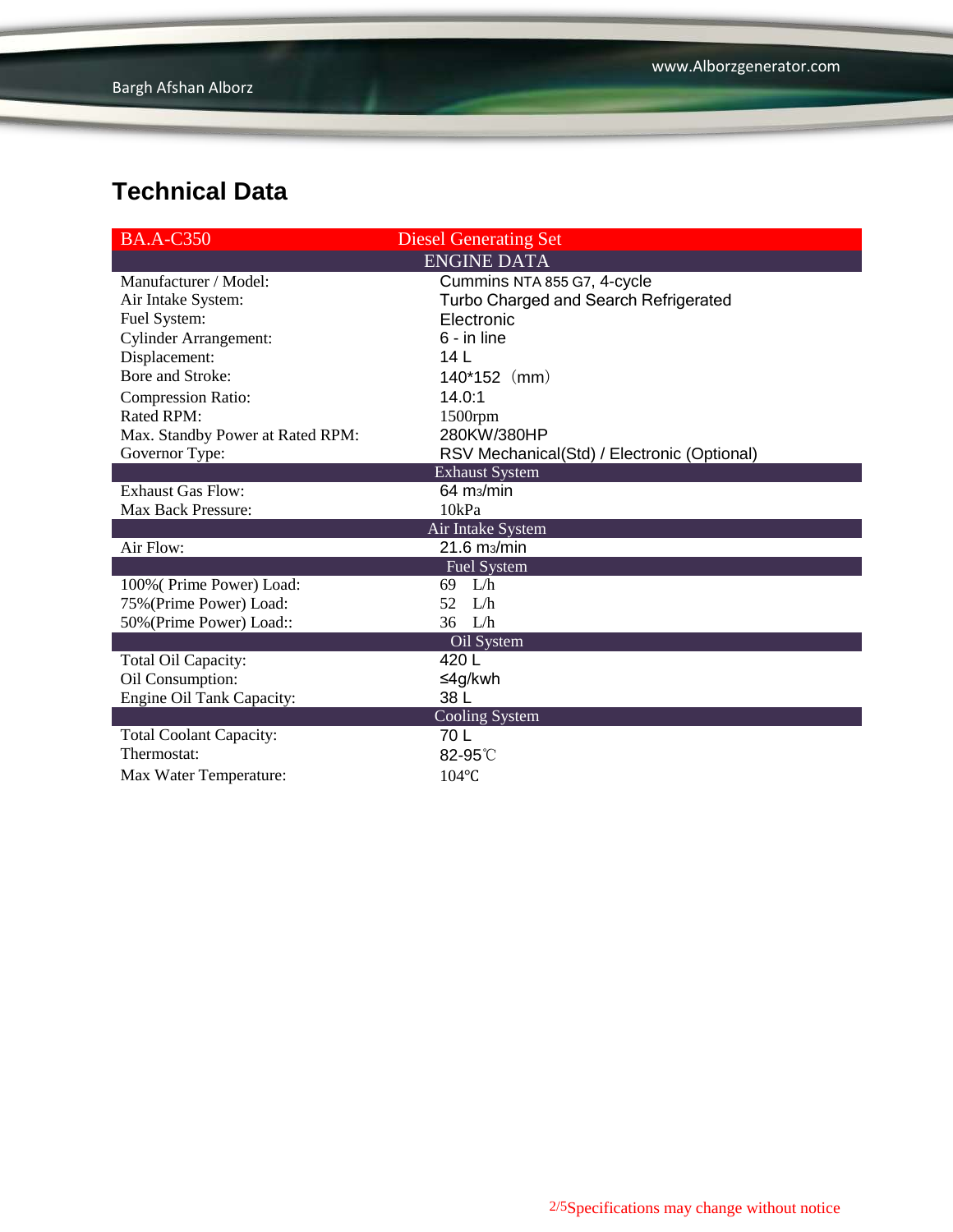| <b>BA.A-C350</b>                              | <b>Diesel Generating Set</b>                                                               |  |  |  |  |
|-----------------------------------------------|--------------------------------------------------------------------------------------------|--|--|--|--|
| <b>ALTERNATOR SPECIFICATION</b>               |                                                                                            |  |  |  |  |
|                                               | <b>GENERAL DATA</b>                                                                        |  |  |  |  |
|                                               | Compliance with GB755, BS5000, VDE0530, NEMAMG1-22, IED34-1, CSA22.2 and AS1359 standards. |  |  |  |  |
| <b>Alternator Data</b>                        |                                                                                            |  |  |  |  |
| Number of Phase:                              | 3                                                                                          |  |  |  |  |
| Connecting Type:                              | 3 Phase and 4 Wires, "Y" type connecting                                                   |  |  |  |  |
| Number of Bearing:                            |                                                                                            |  |  |  |  |
| <b>Power Factor:</b>                          | 0.8                                                                                        |  |  |  |  |
| Protection Grade:                             | IP23                                                                                       |  |  |  |  |
| Altitude:                                     | $\leq$ 1000m                                                                               |  |  |  |  |
| <b>Exciter Type:</b>                          | Brushless, self-exciting                                                                   |  |  |  |  |
| Insulation Class, Temperature Rise:           | H/H                                                                                        |  |  |  |  |
| Telephone Influence Factor (TIF):             | $<$ 50                                                                                     |  |  |  |  |
| THF:                                          | $<$ 2%                                                                                     |  |  |  |  |
| Voltage Regulation, Steady State:             | $\leq \pm 1\%$                                                                             |  |  |  |  |
| <b>Alternator Capacity:</b>                   | 350 KVA                                                                                    |  |  |  |  |
| <b>Alternator Efficiencies:</b>               | 90%                                                                                        |  |  |  |  |
| Air Cooling Flow:                             |                                                                                            |  |  |  |  |
| <b>GENERATING SET DATA</b>                    |                                                                                            |  |  |  |  |
| <b>Voltage Regulation:</b>                    | $\geq \pm 5\%$                                                                             |  |  |  |  |
| Voltage Regulation, Stead State:              | $\leq \pm 1\%$                                                                             |  |  |  |  |
| Sudden Voltage Warp (100% Sudden Reduce):     | $\leq +25\%$                                                                               |  |  |  |  |
| Sudden Voltage Warp (Sudden Increase):        | $\leq$ -20%                                                                                |  |  |  |  |
| Voltage Stable Time (100% Sudden Reduce):     | $\leq 6S$                                                                                  |  |  |  |  |
| Voltage Stable Time (Sudden Increase)         | $\leq 6S$                                                                                  |  |  |  |  |
| Frequency Regulation, Stead State:            | $\leq 5\%$                                                                                 |  |  |  |  |
| Frequency Waving:                             | ≤0.5%                                                                                      |  |  |  |  |
| Sudden Frequency Warp (100% Sudden Reduce):   | $\leq +12\%$                                                                               |  |  |  |  |
| Sudden Frequency Warp (Sudden Increase):      | $\leq$ -10%                                                                                |  |  |  |  |
| Frequency Recovery Time (100% Sudden Reduce): | $\leq$ 5S                                                                                  |  |  |  |  |
| Frequency Recovery Time (Sudden Increase):    | $\leq$ 5S                                                                                  |  |  |  |  |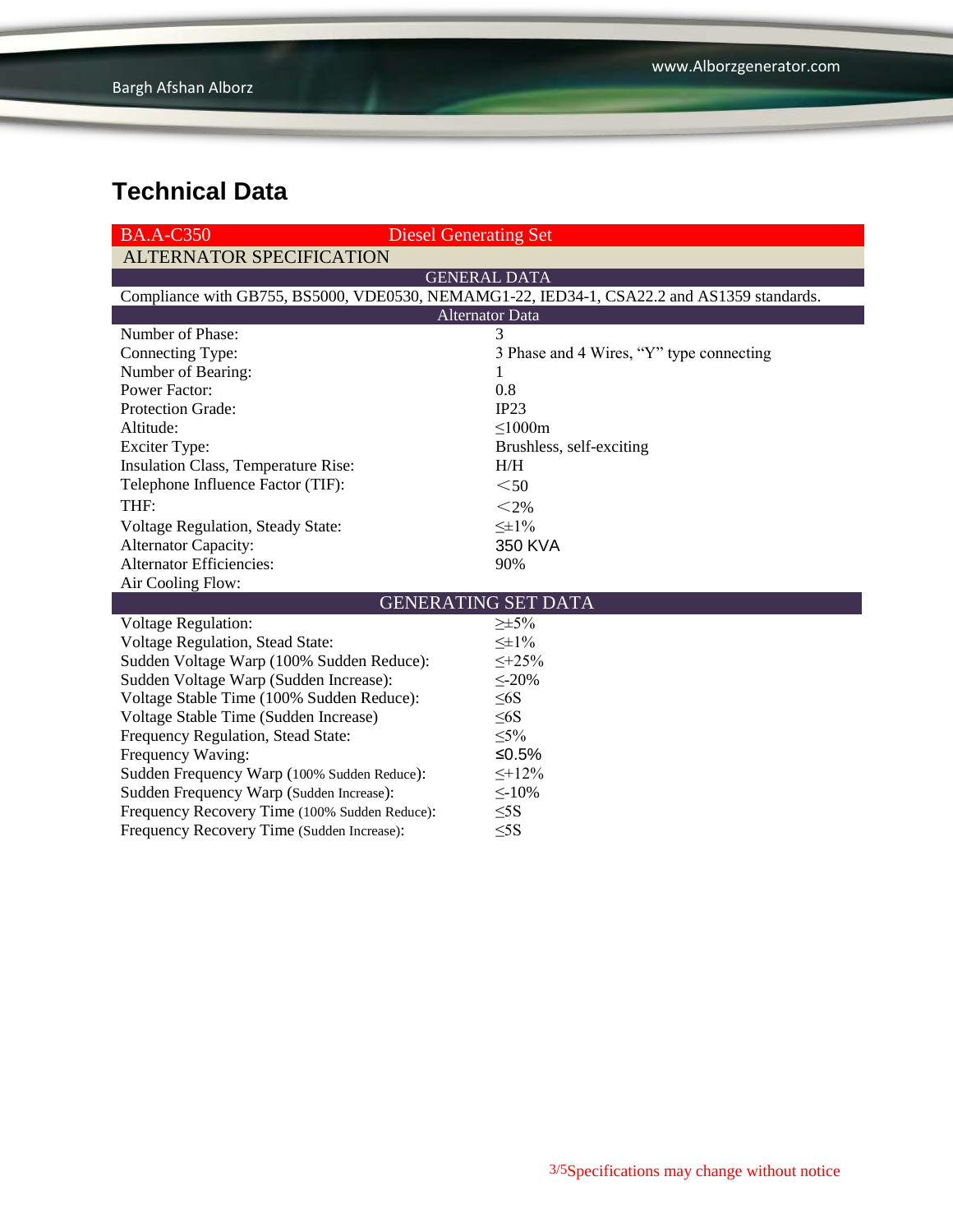| <b>BA.A-C350</b>                                             | <b>Diesel Generating Set</b>                               |                                                        |
|--------------------------------------------------------------|------------------------------------------------------------|--------------------------------------------------------|
| <b>Options</b>                                               |                                                            |                                                        |
| Engine                                                       | <b>Fuel System</b>                                         | Control System                                         |
| Heater 2KW & 4KW                                             | Daily Fuel Tank                                            | <b>Auto Control Panel</b>                              |
| Battery Charger 3.5A & 7A                                    | <b>Base Fuel Tank</b>                                      | <b>Remote Control Panel</b>                            |
|                                                              | Water Separator                                            | Auto Transfer Switch (ATS)                             |
|                                                              | <b>Fuel Level Sensor</b>                                   | <b>Paralleling System</b>                              |
| <b>Anti Condensation Heater</b><br>Drop CT (For Paralleling) | Rainproof Type<br>Soundproof Type<br><b>Container Type</b> | <b>Engine Parts Drawing List</b><br><b>Spare Parts</b> |
| Dimension & Weight                                           |                                                            |                                                        |
| <b>Standard Configuration</b><br>(Open Type)                 | With Base Fuel Tank                                        | Soundproof Type                                        |

4/5Specifications may change without notice